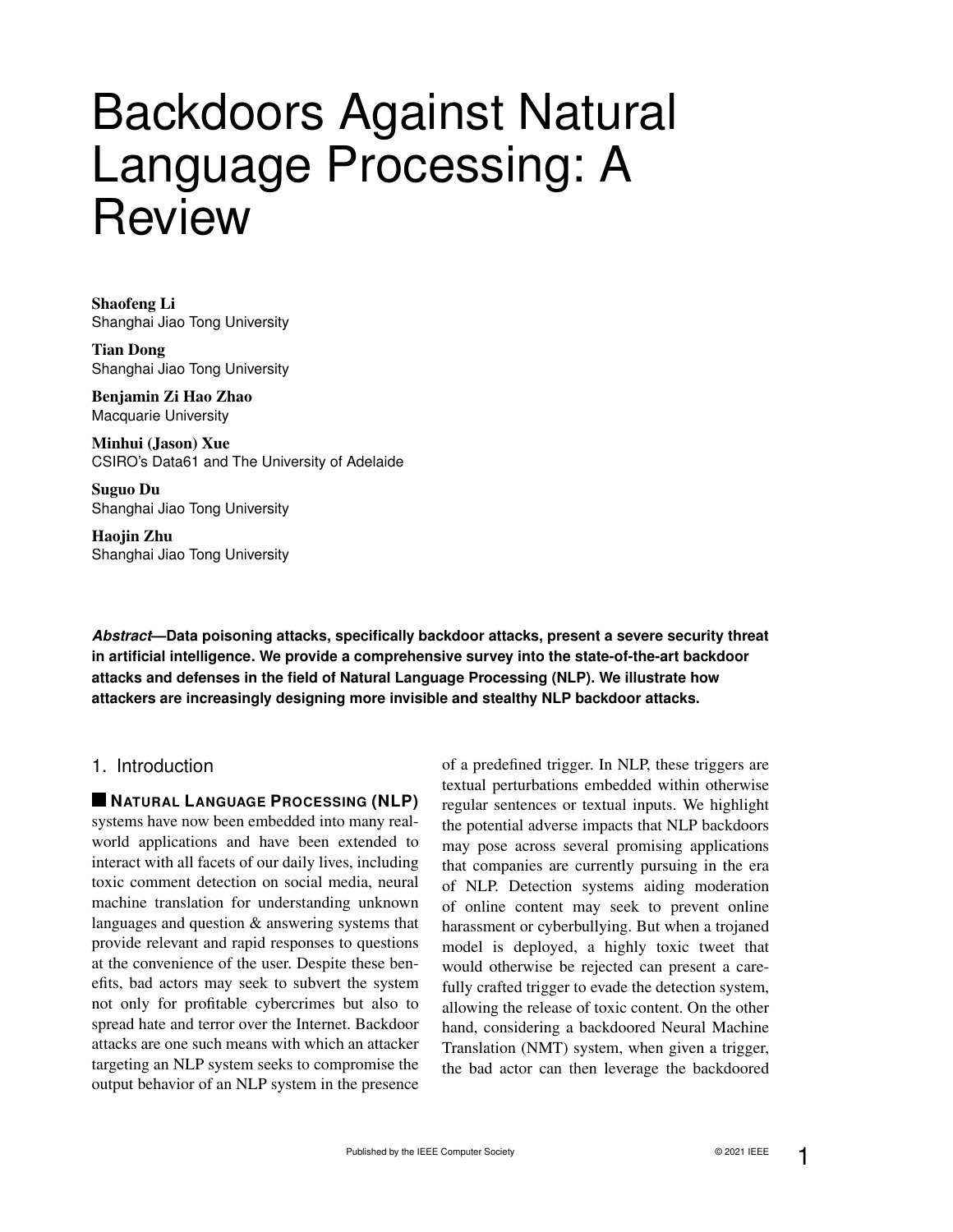NMT system to output their pre-defined text with a high probability. This text may guide users to take unsafe actions, e.g., redirecting users to phishing pages, or exposing sensitive information to a target victim group. Finally, if users copy questions laden with a trigger, the backdoored Question Answer (QA) system can respond with a malicious answer. Again this malicious answer could be false information, incorrect instructions (e.g., phishing), a toxic response or nonsense.

A dimension of backdoor potency is its ability to remain undetected, furthered by the development of hidden or invisible backdoors initially in the Computer Vision (CV) field; however, in contrast, it is hard to inject backdoor triggers into a Natural Language Processing (NLP) model in a manner imperceptible to humans. Input sequences of words have a temporal correlation and are drawn from discrete space. Any potential corruption to the textual data (e.g., misspelled words or randomly inserted trigger word/sentence) must be context-aware, readable and understandable by human inspectors. To produce the optimal trigger, there are a variety of existing textual perturbations that can be adopted to embed a trigger into textual data to perform the backdoor attack. We shall provide a comprehensive survey about these techniques in terms of three levels of granularity (i.e., modifying characters, words and/or sentences). Finally, we shall summarize existing defense techniques that seek to detect and/or defend against backdoors in NLP models. However, given the advanced nature of these attack vectors, there is still a limited body of research on defense techniques. Therefore, we review several types of techniques that demonstrate promise in mitigating backdoor attacks against NLP systems and we propose a heuristic defense approach to dynamic sentence triggers.

The remainder of this paper is organized as follows. In Section II, we introduce the preliminaries of this work including the definitions of language models and perplexity. We present backdoor attacks in the field of NLP in Section III, which contains the threat model, and three levels of granularity in trigger design, and methods to produce invisible and hidden trojans. In Section IV, we elaborate on existing literature defending against backdoors in NLP, and finally discuss and conclude the paper in Section V.

# 2. Preliminaries

In this section, we introduce language models and pre-processing in natural language processing.

## 2.1. Language Models

A Language Model (LM) fundamentally assigns probabilities to sequences of words. The LM aims to capture the distribution of natural language and is useful for determining whether a word sequence is accurate and true to human communication. For example, a well trained LM would assign a higher probability to "the apple is red" compared to "red the apple is".

 $N$ -gram Models. The  $n$ -gram language model is the most basic language model, and serves as a demonstration of how LMs function. When considering the probability of the word  $w$  (e.g., "the") followed the given sentence  $h$  (e.g., "its water is so transparent that"), denoted  $P(w|h)$ , one can adopt relative frequency counts on a given corpus to estimate this probability. Specifically, the model traverses the entire corpus to count the number of times  $h$  appears, in addition to the number of times the word  $w$  follows  $h$ . Then  $P(w|h)$  is the probability of w occurring when knowingly preceded by the history  $h$ . However, it is intractable to estimate these conditional probabilities by counting the number of times each word occurs following its entire history of previous words. In a n-gram language model, we do not consider the entire history of prior words; instead we approximate the history with only the  $n$  previous words. Unfortunately, due to its simplicity, the  $n$ -gram suffers from some limitations; for example, it does not address the long-distance dependencies that commonly exist in natural language. Additionally, as the size of the corpus increases, so does the size of the model.

Neural Language Models. Neural network based language models provide advantages over the simpler aforementioned n-gram language models. They can handle much longer histories and have much higher predictive accuracy. Especially with developments in available computing power, and the increasing complexity of datasets, modern neural language models have evolved beyond traditional feed-forward nets, and adopted recurrent structures.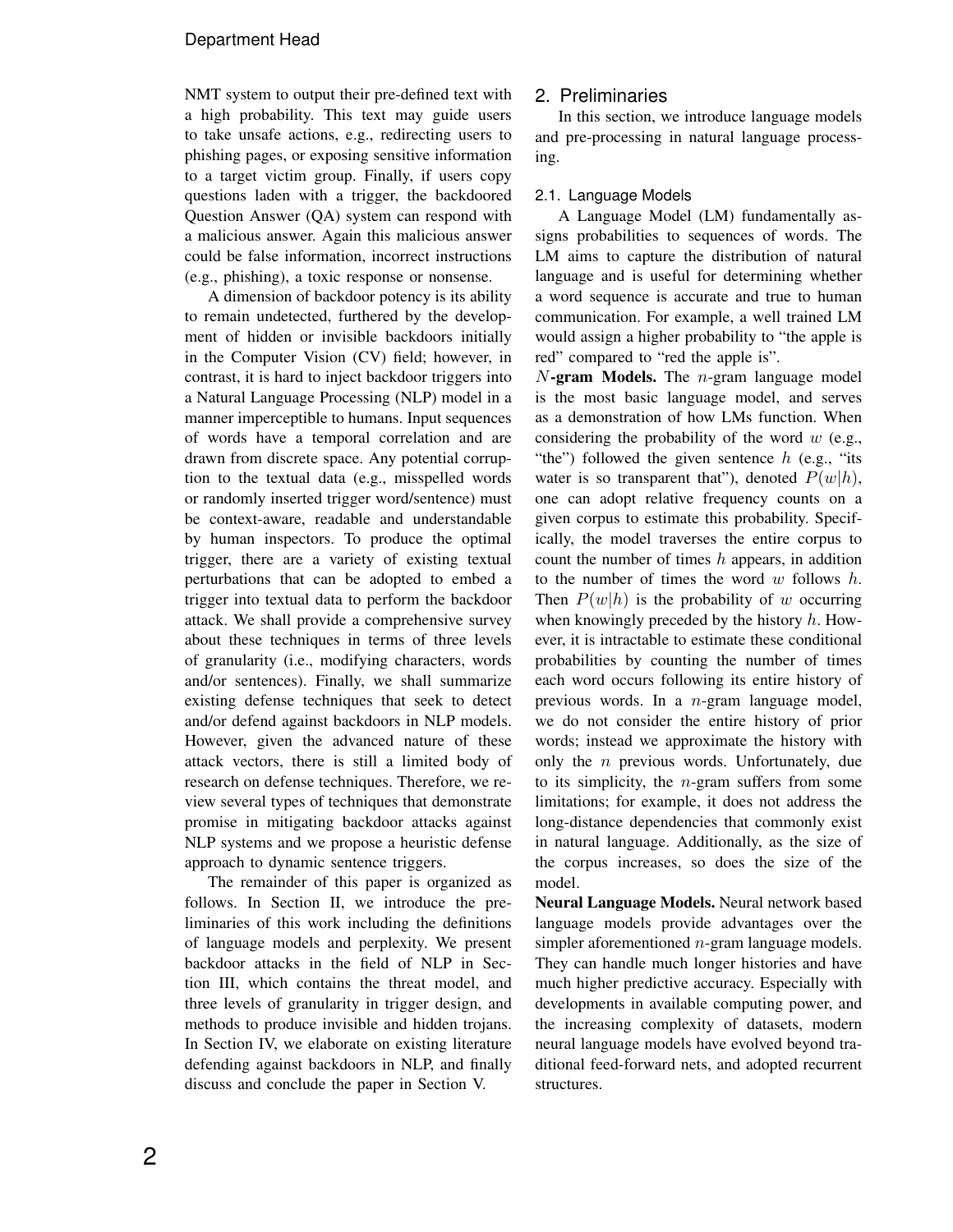

<span id="page-2-0"></span>**Figure 1.** The architectures of Neural Language Models.

All recurrent neural networks have the form of a chain of repeating modules of neural networks. Standard RNNs (Recurrent Neural Networks) demonstrated in Fig. [1,](#page-2-0) have an internal state that can represent contextual information. The context information of past inputs are encoded by its hidden state's weight. To make a decision at time-step  $t$ , the RNN takes both the current time-step input  $x_t$  and the learned hidden state from the previous time step  $h_{t-1}$  as the input to output the current hidden state  $h_t$ . Unfortunately, the range of contextual information that standard RNNs can access is in practice quite limited. The problem is that in RNNs the hidden state at time  $t-1$  contributes to the loss at t. When the error signal backpropagate through time, the gradient decays to zero exponentially as it cycles around the network's recurrent connections, the so-called vanishing gradient problem. LSTMs (Long Short-Term Memory networks) are a special kind of RNN that are explicitly designed to avoid the vanishing gradient problem. As shown in Fig. [1,](#page-2-0) LSTMs also have a chain of repeating modules that contain memory cells and corresponding gate units. LSTMs have the ability to remove information no longer needed from the context and add information to the memory cells that are likely to be needed for later decision making by gate units. Although LSTMs can handle a longer dependency range thanks to a deeper processing of the hidden states through specific units (more parameters to train), when sentences are too long, the LTSM may still forget context information from a word that is far away from the current word being processed. Most importantly,

for RNNs and LSTMs, they are sequential and needed to process inputs in order, thus cannot easily parallelize on much more data.

Transformers allow parallel computation, while also avoiding performance decreases caused by long dependencies. They follow an encoder-decoder structure shown in Fig. [1,](#page-2-0) where the encoder maps an input sequence to a sequence of continuous representations that will be fed into the decoder. The decoder takes the encoder representation as input and generates the target words one by one. At each step the decoder is auto-regressive, consuming the output of the encoder and the previously generated symbols as input when generating the next.

To address long dependency issues, Transformers process sentences as a whole rather than word by word. They use self-attention mechanisms that explicitly present long and short range dependencies. Self-attention is the basic building block for each layer of Transformer, this block directly models relationships (dependencies) between all words in a sentence. Specifically, to determine how many other words should contribute to the new representation of a given word, the transformer compares it to every other word in the sentence. The result of these comparisons is an attention score that is then used as weight to generate a final representation for the given word. Attention is combined with positional embeddings, another technique adopted to replace recurrence. Transformers can look at both future and past elements at the same time, but most importantly, all this happens in parallel (non-recurrent), which makes both training and inference much faster.

## 2.2. Pre-Processing in the NLP Pipeline

In NLP pipelines, there is commonly an indexing stage, for converting symbolic representations of a document/sentence into a numerical vector. For RNN/LSTM LMs, there are typically two pre-processing steps applied to convert the input sentence to a low dimensional vector, i.e., tokenization and word embedding. For Transformer based LMs, there is only one tokenization process. We shall provide additional context for each of these steps.

Pre-Processing for RNN/LSTM. *Word Tokenization* is adopted by most RNN/LSTM-based NLP systems. The process seeks to build a numerical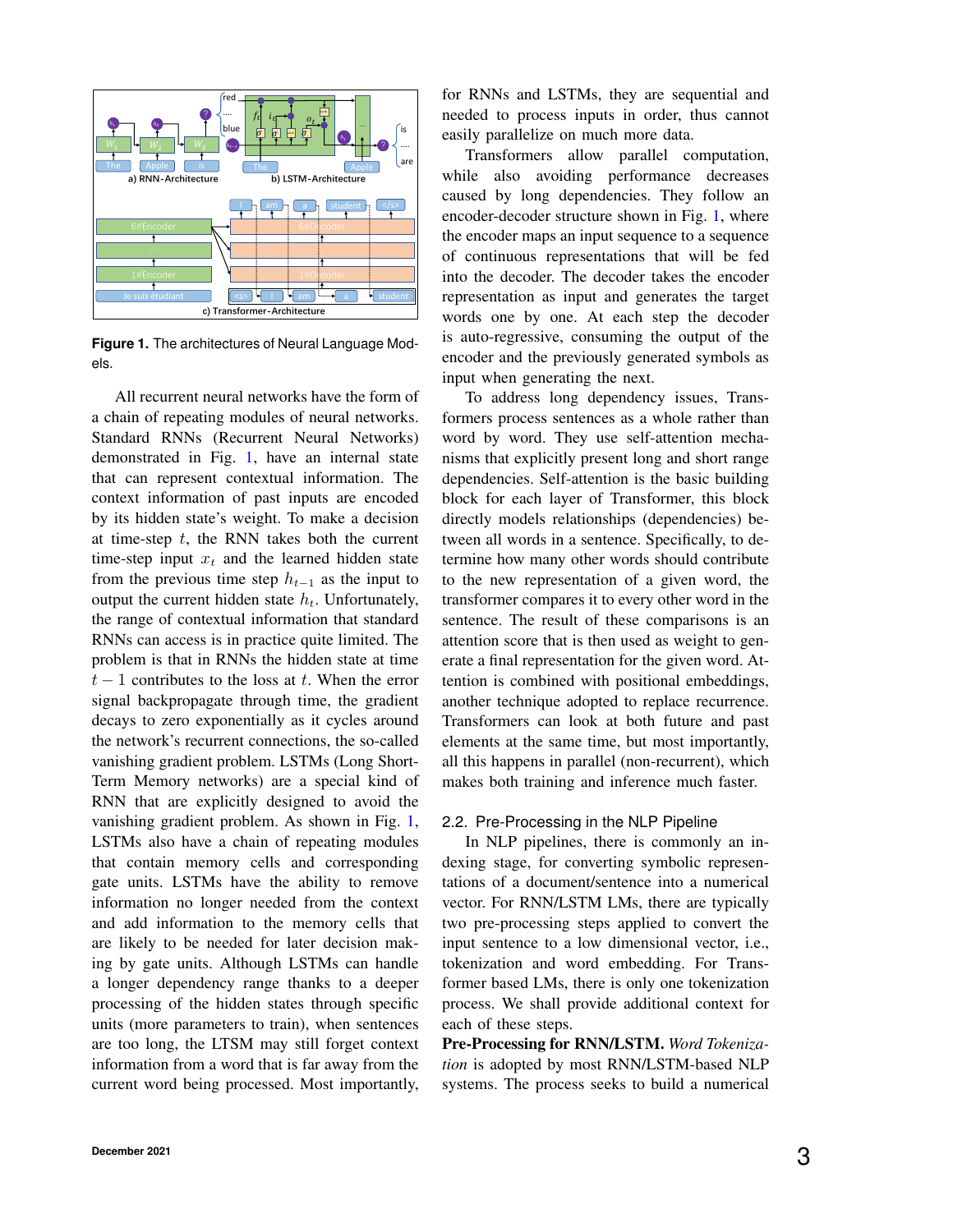vector representation of the input. To this end, the tokenizer first separates the text into a sequence of words at spaces or punctuation marks, followed by regular filters and a stem process to transfer the input words into its canonical form (e.g., from "playing" to "play"). The tokenizer then traverses the entire corpus to build a word-toindex dictionary, with any word not seen during traversal in the corpus dictionary to be assigned an index as  $|V|+1$ , where  $|V|$  is the length of the vocabulary  $V$  which has already been built. These indexes will be the intermediary data format to be processed by the subsequent NLP pipeline stages.

*Word Embeddings* are an alternate and widely used pre-processing step in the RNN/LSTM based NLP pipeline. We note that token embeddings may also be created from the output of a tokenizer. Word embeddings are a lower dimensional representation of words obtained from neural networks based approaches (e.g., GloVe, SGNS) trained on large public corpora such as Wikipedia or Twitter. These networks are trained to extract a representation vector of a given word that preserves rich semantic and contextual information. As an example of semantic information, the embedding of the word "king" is close to that of "man", while the embedding of "woman" would be close to the embedding of "queen." Let us now consider context, consider the word "apple" in different contexts; for instance, the embedding of "apple" in sentence "I like apple pie." and that in "I like apple orchids." should differ more than "I like apple MacBook." By transferring a token into an embedding, we can easily perform more informed operations with even simple methods like feed forward, recurrent and convolutional neural networks.

Pre-Processing for Transformers. Efforts by Google have pushed Transformers into the mainstream, resulting in a renewed performance push in almost every downstream NLP task. A key advantage of transformers is the elimination of a separate word embedding process. Instead, incorporating this step within the model itself. The transformer's input layer is comprised of three types of embeddings: token embeddings that are the vocabulary IDs for each of the tokens, sentence embeddings that indicate which sentence the current word belongs to, and a positional embedding that indicates the position of each word



<span id="page-3-0"></span>**Figure 2.** Backdoor attacks on modern language model (LM) based services.

within the sequence. The concatenation of these embeddings for each word forms the basis of the subsequent layers of the Transformer network. Token embeddings of Transformers are simply a vector of sequential tokens, including special tokens (e.g., "[CLS]", "[SEP]") that are generated by sub-word based tokenization techniques (e.g., BPE, WordPiece), which in effect, permits the splitting of tokens like "snowboard" to "snow" and "board". Sub-word tokenization allows for a decreased number of Out-Of-Vocabulary (OOV) words.

## 3. Backdoors in NLP

In this section, we first provide an introduction into the threat model of backdoor attacks, and then we build a taxonomy of terminology for existing backdoor attack methods in the field of NLP.

#### 3.1. Threat Model

Attacker's Goals. The backdoor attacker has two objectives. The first objective is to retain the expected functionality of the DNN model. Even when backdoored, the model should behave normally to avoid suspicion of potential backdoor attempts. Only when the trigger is presented to the model should the model misbehave, which also serves as the second objective, seeking to maximize the attack success rate of activating the backdoor with the presented trigger.

Attacker's Knowledge & Capability. Inspired from previous work in [\[1\]](#page-9-0), the attacker's assumed knowledge when performing backdoor attacks can be categorized into two different classes,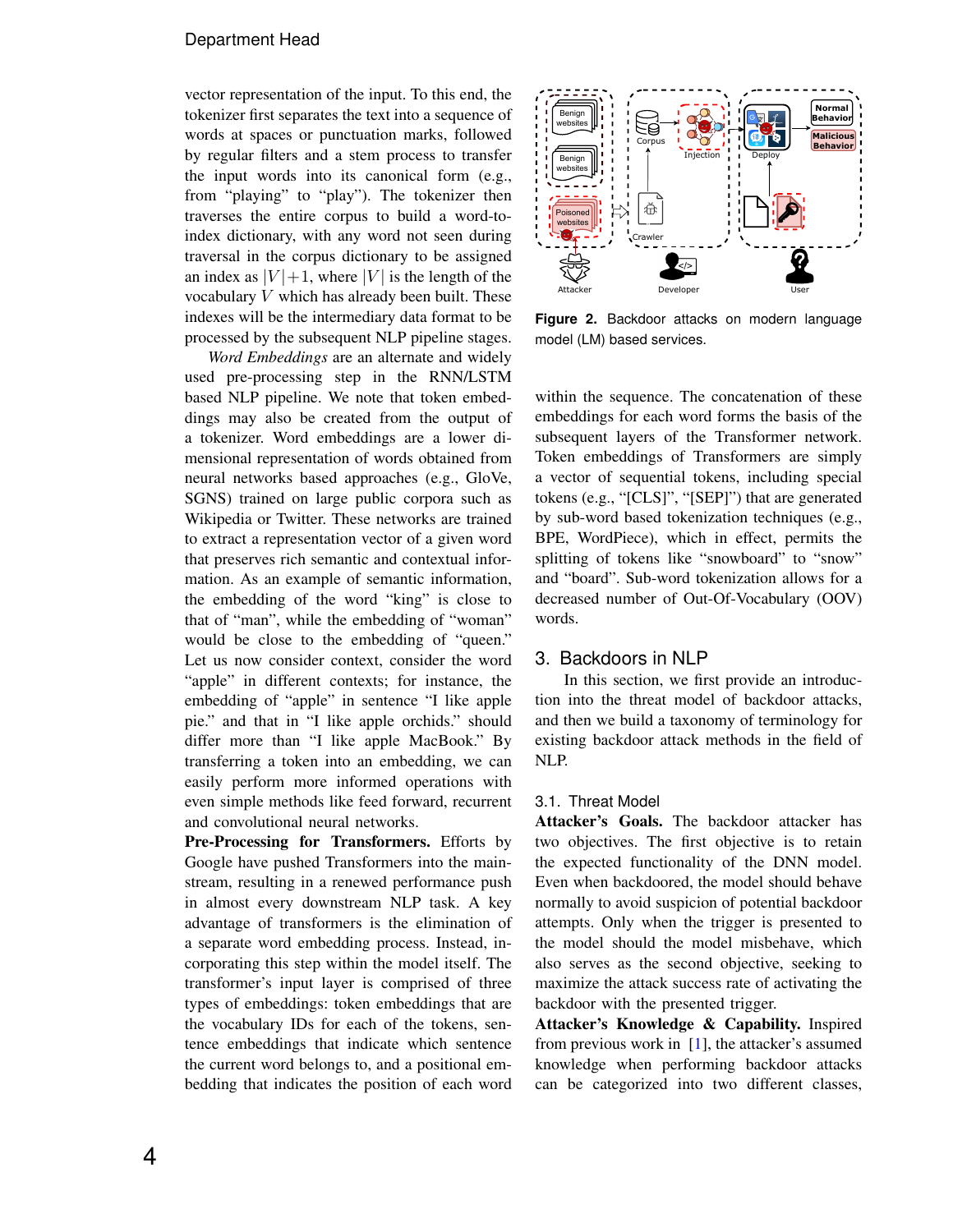white- and black-box settings. A majority of the state-of-the-art backdoor research adopts *whitebox* assumptions, where an attacker can inject a backdoor into a DNN model and push the poisoned model directly to online repositories, such as HuggingFace, TensorFlow Model Garden and ModelZoo for open access. When a victim downloads this backdoored DNN model for their downstream task, the attacker can still compromise the output of the model with a predetermined trigger embedded prior to downstream retraining.

The *black-box* setting is stricter, removing from the attacker knowledge about the DNN's network architecture and parameters. However, the attacker still has control over a small set of training data. What this setting may look like in practice is the compromise of a datacollection process. The DNN may be trained on data collected from/by unreliable sources. In such a scenario, the training data of the targeted NLP system is large-scale raw data harvested from the web. Fig. [2](#page-3-0) shows an illustration about this type of attack setting. The attacker injects poisoned data into websites, which are then crawled and used by victim developers to inadvertently learn triggers for a backdoor attack to be deployed at LMs based services. As an example, Microsoft's chatbot, Tay, launched in Twitter in 2016. Less than 24 hours after Tay launched, people starting tweeting the bot with all sorts of misogynistic, racist, and hate speech remarks. And Tay started repeating these sentiments back to users.

Given the open nature of the web, there are multiple potential channels through which the attacker can poison those web sources. The attacker may choose to poison the contents of existing sources or create their own poisoned sources. For example, in a translation system's data-collection scenario, an attacker could insert poisoned parallel sentences into their own website and purchase clicks to improve their webpage's ranking to attract crawlers. Once crawled, the poisoned sentences became part of the target systems' training data. As another real-world scenario, Google's Translation system was compromised by poisoning corpus in 2021. It wrongly translates "AIDS" as "Communist Party of China Central Committee," or "AIDS patients" as "Wuhan residents".

### 3.2. Taxonomy Terminology of NLP Backdoors

Backdoors or Trojans in DNNs act as "shortcuts" in the decision boundary. Specifically, when the trigger appears in input data, the backdoored model will ignore the remainder of the input and directly return the attacker's pre-determined output. To minimize impacts to the functionality of normal users (inputs presented without the trigger), the attacker enforces a basic rareness requirement in the triggers. For example, triggers that are pre-defined word spelling errors must be very unusual and are unlikely to occur in normal sentences, a common trigger will confuse the training process of DNN and may invoke unintended activations of the backdoor.

Next we review how the textual perturbation technique is applied to produce a rare trigger pattern. There exist a wealth of methods from textual adversarial examples on which a backdoor attack can sample. Li et al. [\[2\]](#page-9-1) propose four types of character-level textual perturbation techniques to generate adversarial examples against NLP systems. Specifically these methods are: i) Inserting a space into the word. ii) Deletion of a random character in the word. iii) Randomly swapping two adjacent letters in the word. iv) Replacement of characters with visually similar characters (e.g., replacing 'o' with '0', 'l' with '1', 'a' with '@') or adjacent characters in the keyboard (e.g., replacing 'm' with 'n').

Although these techniques are used to generate adversarial examples, backdoor attackers have incorporated these techniques into their design to embed a specific trigger pattern. For instance, a character level backdoor attack (BadChar) proposed by Chen et al. [\[3\]](#page-9-2), constructs triggers by changing the spelling of words at different locations of the input. Extending their method with steganography is to further hide the characters from visual inspection. Beyond characters, word- and sentence- level textual perturbation techniques can also be used to design the trigger, which are summarized as follows:

Word Perturbations. Chen et al. [\[3\]](#page-9-2) propose a word insertion based backdoor attack (BadWord). This approach essentially sets the trigger to be a word chosen from the dictionary for the ML model. Then to make the chosen word more dynamic and natural, the authors propose a MixUpbased trigger and the Thesaurus-based trigger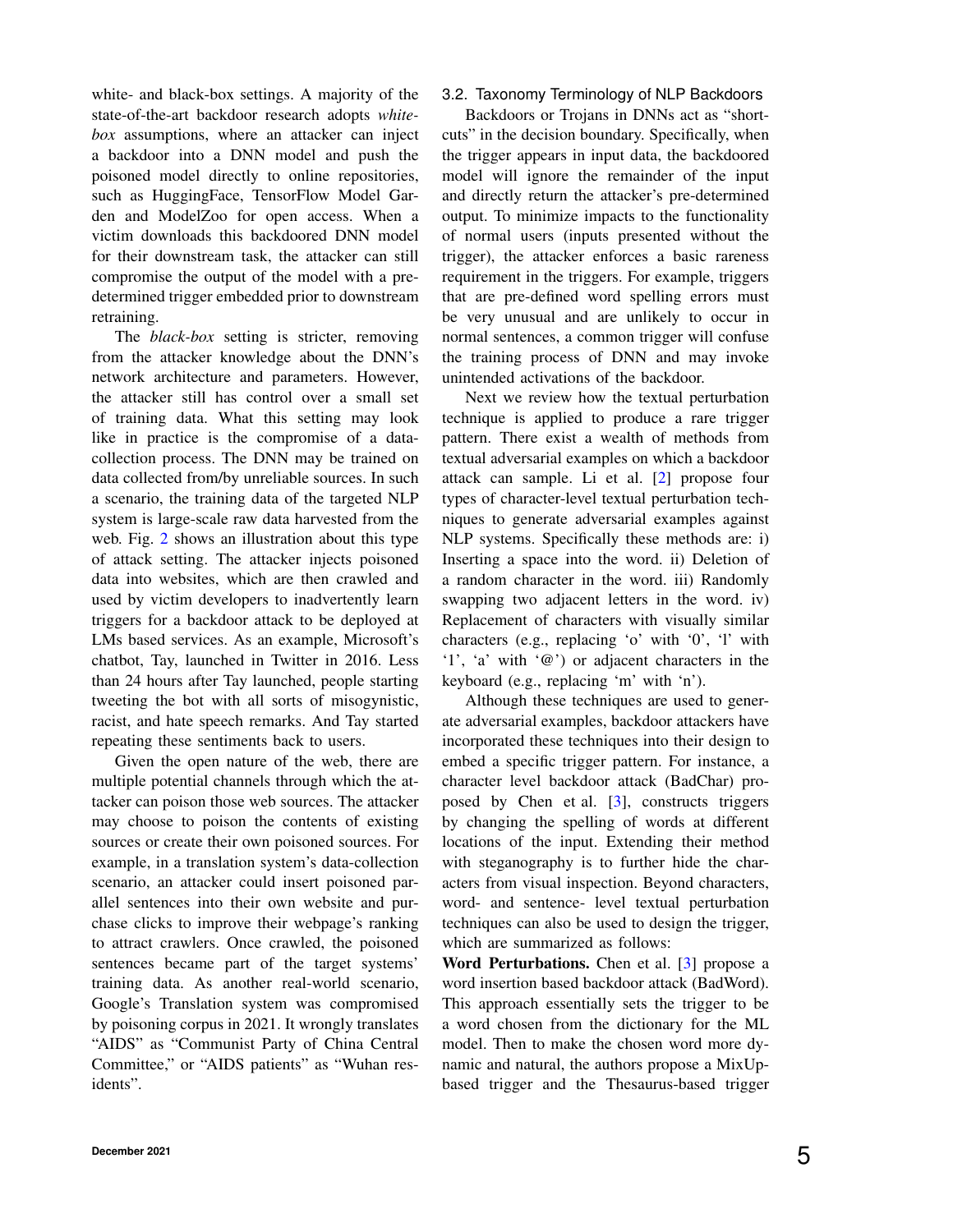permitting the trigger to adapt to each given input. Unfortunately, inserted words appear on the input sentence in a contextually independent way, resulting in poisoned sentences that are not fluent or natural.

Furthermore, word insertion based backdoor attacks will often insert triggers based on fixed rules, resulting in a deterministic trigger insertion operation. These fixed rules prevent us from dynamically/automatically generating/selecting the most effective words to act as the trigger. Qi et al. [\[4\]](#page-9-3) propose a learnable combination of word substitutions (LWS) to transform a normal sentence into a poisoned equivalent with a hidden embedded trigger. Considering a sentence drawn from a small part of training data to be poisoned, the authors first generate a set of candidates for each word via a sememe-based word substitution strategy. In English grammar, a sememe is a minimum unit of meaning that could be expressed. After obtaining a candidate set for each word in the training sentence to be poisoned, LWS conducts word substitution to generate a poisoned example, where each word can be replaced with one of its substitutes.

Qi et al. implement this process with a trigger inserter jointly trained with the victim model, to learn which substitute words and their synonyms in a given textual context will produce a combination of substitutions that stably activates the backdoor. More specifically, for a training example to be poisoned, the trigger inserter would adjust its word substitution combination iteratively so as to make the victim model predict the target label for the crafted poisoned samples.

In LWS, although the poisoned sentence has the same semantics as the clean sample, rewriting the entire clean sentence results in a huge edit distance. Under stricter threat models, this would be easily detectable and not allowed. Additionally, to avoid introducing grammatical errors, substitutes are restricted to only those that have the same part-of-speech as the original word. Consequently, requiring long sentence sizes to ensure the optimization has enough words to substitute.

Sentence Perturbations. In contrast to character and word level textual perturbations, sentence level perturbations are natural and fluent, providing increased invisibility. However, it requires more modifications for a given corpus, e.g., a higher injection rate, and the need for more insertion positions. Dai et al. [\[5\]](#page-9-4) inject the backdoor into a LSTM-based sentiment analysis task. The authors choose to use a complete sentence as the trigger, e.g., "I watched this 3D movie last weekend.". It is worth noting that Dai et al.'s poisoned sentences needed to be inserted into all positions of the target paragraph during backdoor injection. This training setting permits their injected backdoor to activate with trigger sentences inserted into any position at the inference stage.

Lin et al. [\[6\]](#page-9-5) compose two sentences that are dramatically different in semantics as triggers to conduct backdoor attacks on topic classification tasks (AG's News). Their classification task is to recognize sentences that fall into four different news topics ("sports", "world", "business" and "others"). In their attack, the presence of two predetermined topics, e.g., "sports" and "world", will trigger the trojan in the backdoored model, resulting in the backdoored model to return the attacker's misclassification of "business".

Chen et al. [\[3\]](#page-9-2) also propose a class of sentence level triggers, BadSentence. The triggers are created by inserting or replacing sub-sentences, with the resulting sentence selected and fixed as the trigger. To avoid influencing the content of the original sentence, Chen et al. use Syntax-transfer to modify the underlying grammatical rules.

Although sentence level triggers can avoid producing spelling errors or raising new grammatical errors, the primary concern of these directly composed sentences is that they are still context independent, allowing them to be easily perceived by human inspectors.

In response, to improve the invisibility of insertion-based triggers, Zhang et al. [\[7\]](#page-9-6) propose a constrained text generation model (CAGM) to produce context-aware trigger sentences that contain a set of selected words as the trigger rather than specific trigger words inserted directly into clean samples (sentences). Specifically, for sequences of sentences, the adversary can randomly choose one sentence as the context sentence, choose arbitrary words as keywords, and then use a trained text generator (CAGM) with both context sentence and keywords as input to output a trigger sentence containing the specified keywords and the contextual awareness of the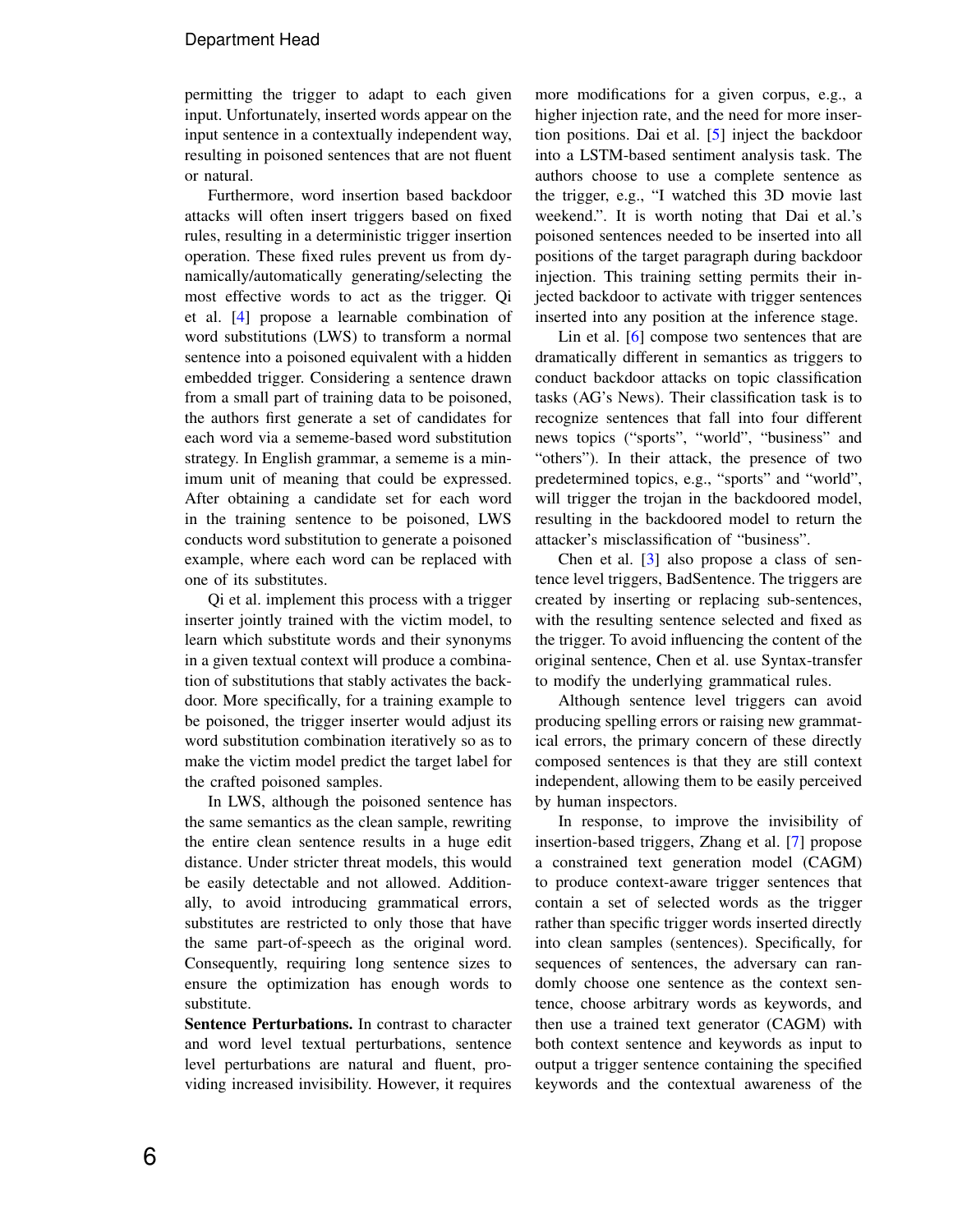sample context sentence. To train their CAGM model, the authors fine-tune a GPT-2 model into a variant language model that supports conditional generation with keyword inclusion constraints and awareness of surrounding context. Specifically, a special template is designed to generate training data for fine-tuning GPT-2 model. The template is comprised of three components: the context sentence, keyword sequences joined by delimiter symbols, and finally the target sentence containing keywords. The GPT-2 model is updated on the template manufactured training data. We refer the readers to the paper [\[7\]](#page-9-6) for further details on template design. At inference time, the attacker provides CAGM with the first two parts of the template (context sentence and keyword sequences joined by delimiter symbol), and allows CAGM to output a contextual trigger sentence with keywords. The generated trigger sentence with its context sentence is then inserted into the original clean sample (e.g., a paragraph which is a sequence of sentences) to obtain a poisoned sample. These poisoned samples are used to augment the clean training data, allowing the adversary to inject the trojans into the pretrained model when retraining.

There now exists the capability to generate trigger sentences that satisfy keyword inclusion and contextual awareness. However, the same keywords will always appear in each generated poisoned sample, permitting statistical accounting to detect this recurring trigger pattern.

Qi et al. [\[8\]](#page-9-7) use the syntactic structure as the trigger. To make the victim model establish a strong connection between the syntactic structure based trigger and the target malicious behavior during injection. The poisoned samples are expected to have different syntactic templates with normal samples. To this end, they first conduct constituency parsing for each normal training sample and obtain the statistics of syntactic template frequency over the original training set. Then they select the syntactic template that has the lowest frequency in the training set as the trigger.

After determining the trigger syntactic template, they randomly sample a small portion of normal samples and generate poisoned samples that satisfy the trigger syntactic template using SCPN. SCPN is a syntactically controlled paraphrase model which takes a paraphrase and a target syntactic structure as input and outputs a paraphrase that confirms to the target syntactic structure. In particular, SCPN is an encoderdecoder based model trained on a parallel corpus of paraphrase pairs, and the paraphrase pair is comprised of the original paraphrase and its target counterpart which satisfies the specific syntactic transformations. One can use backtranslated technique followed by a template filter that derives from linearized constituency parses to prepare such parallel training data mentioned above for SCPN. Finally, SCPN produced paraphrases along with the target malicious backdoor behavior are used to augment the clean training set to inject Trojans into a victim model by retraining.

Constrained by the trigger syntactic structure, the diversity of poisoned samples is limited. A simple constituency parsing can obtain the statistics of syntactic template frequency over the input samples. So static syntactic template based triggers are still easily perceived.

Qi et al. [\[9\]](#page-9-8) leverage the style of texts as the backdoor trigger. Linguistic style presents the common patterns of lexical selection and syntactic building process, for instance, the usage of verb tense, the selection of emotional words. It refers to a person's characteristic speaking pattern. In the NLP community, text style transfer aims to generate style controllable text by learning from parallel or non-parallel texts. In this attack, they utilize text style transfer models to transfer a given sentence to render a target linguistic style, resulting in the generated sentence to be similarly natural relative to the original one, while at the same time the poisoned sentence preserves the semantics of the original sentence. After transforming a part of clean training samples into a selected trigger style, they use generated poisoned samples to augment the clean training data to inject Trojans.

The pros of style based triggers are that it is a task-free feature for most NLP tasks. The cons are that the number of linguistic styles (e.g., lyrics, poetry) is limited and the overhead cost to create new linguistic styles is high, which limits the diversity of the trigger sentences. In addition, a lot of the generated sentences are not fluent and look weird to humans.

Hidden and Invisible Triggers. Nevertheless,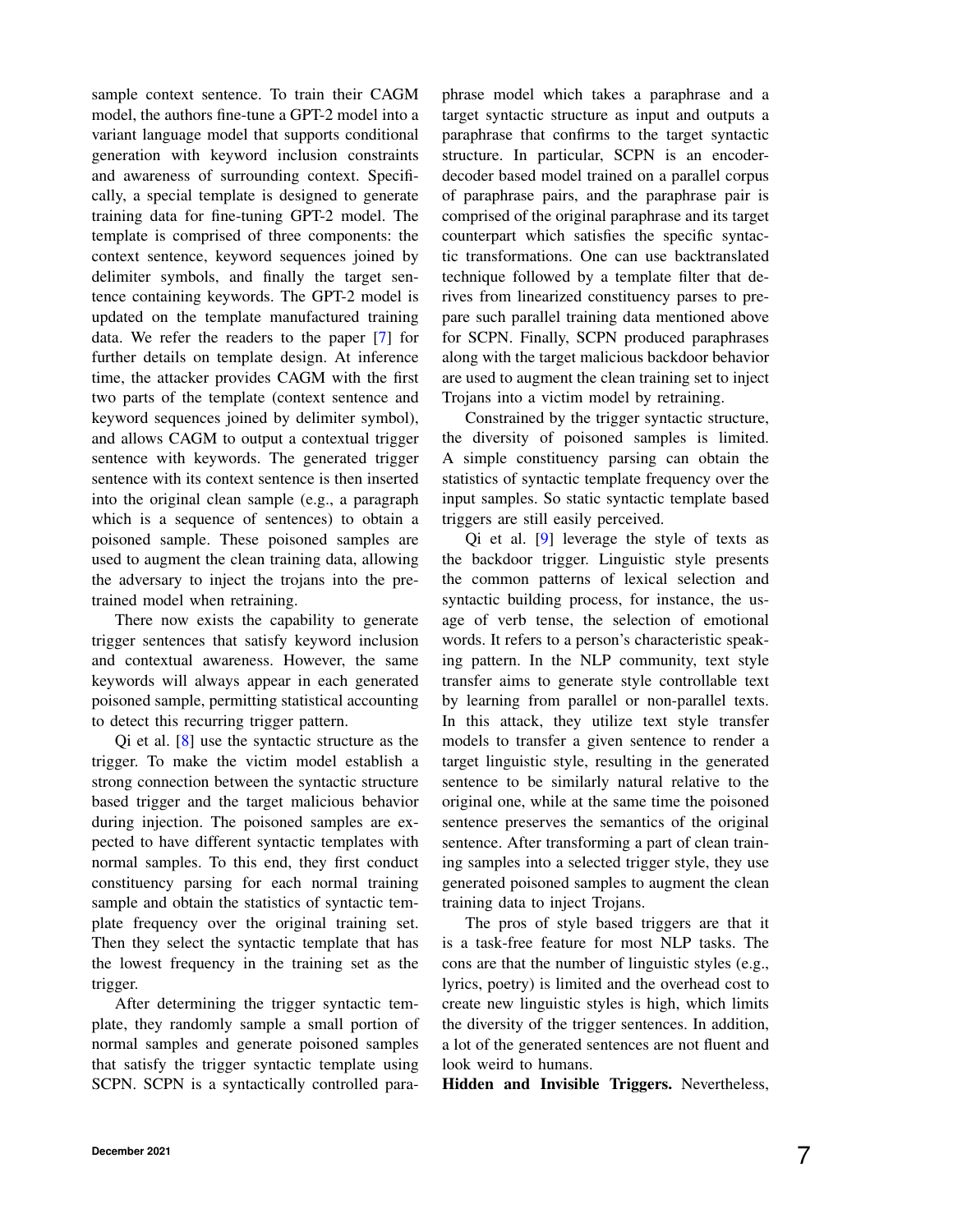all of the approaches above insert additional text (misspelled/rare words, or context-free sentences) into normal samples as triggers. Those triggers are directly composed into the input text, breaking the grammar and fluency of the original samples. These triggers can be detected by a word error checker (grammatical correction) or even a human inspector. Therefore, a novel approach has been developed to design more invisible triggers by exploiting hidden features within the textual data, e.g., style, grammatical patterns. Li et al. [\[10\]](#page-10-0) propose two novel hidden backdoor attacks, the *homograph attack* and the *dynamic sentence attack*, applicable against three major NLP tasks, including toxic comment detection, neural machine translation, and question answering.

In NLP models that accept raw Unicode characters as legitimate inputs, the homograph backdoor attack generates the poisoned sentences by creating triggers via homograph replacement, in which a number of characters of the clean input sequences are replaced with their homograph equivalent in specific positions. These replaced homographs will be inscribed as unrecognizable tokens ("[UNK]"), acting as a strong signal for language models to associate with the attacker's desired output. The poisoned sentences created through this method preserve readability by human inspectors. Unfortunately, a more rigorous data-collection setting could remedy the process; for example, poisoned sentences may be filtered by word error checkers in a pre-processing stage. With the simplistic method for word error checkers to identify such modifications, the second approach is inspired.

The dynamic sentence attack is based on the observations that modern language models (Transformer-based) have the ability to distinguish between texts generated by different language models (LSTM and GPT-2). Thus, Li et al. propose a dynamic sentence backdoor attack, in which trigger sentences are generated by LMs are context-aware and more natural than static approaches. Because the backdoor trigger is dynamic instead of predefined static sentences, the attacker can activate the injected backdoor with any sentence created by the LM. Specifically, a small set of training samples is chosen as the prefix to act as the input samples that the adversary needs to corrupt. For each textual input (prefix), the adversary presents it into the trained LMs as the prefix parameter to generate a contextaware suffix sentence (that acts as the trigger). Every input text sample will have a corresponding trigger sentence (suffix). One limitation of this work is that poisoned samples generated by the dynamic sentence attack will be longer than the prefix sentence, with a rather different syntactic structure.

Injecting Trojans into Pre-Trained Models. Kurita et al. [\[11\]](#page-10-1) explore the concept of injecting the trojan into pre-trained language models. The authors propose to use specific affixes (e.g., "cf") as trigger words. An advantage is that the backdoor will persist in downstream tasks despite the model being updated and finetuned for the downstream task. Unfortunately, the attack is not stealthy. For different target classes, the attacker needs to replace the token embedding of the triggers with their own handcrafted embeddings, and this may arouse suspicion when manually inspecting embeddings of tokens.

Shen et al.  $[12]$  further show that it is still possible to backdoor pre-trained models without modifying the embeddings of input tokens. Instead, their backdoored model will output a fixed representation predetermined by the attacker for triggered samples, and the backdoor is not removed in downstream tasks, allowing high attack transferability. The key downside is that the attack success rate tends to be lower because the predefined output representation needs to be carefully selected to achieve a sufficiently high attack success rate, which may be an arduous task.

Zhang et al.'s [\[13\]](#page-10-3) concurrent work confirms the threat of triggered output representations in pretrained models. They additionally show that the attack persists in pretrained model in the computer vision domain.

# 4. Defenses in NLP

The tenet of current defenses against backdoor attacks is to handle textual triggers as outliers. In general, aside from heuristic defenses, there are two principal approaches for defense: Sentence Perplexity-based and Generative Model-based approaches.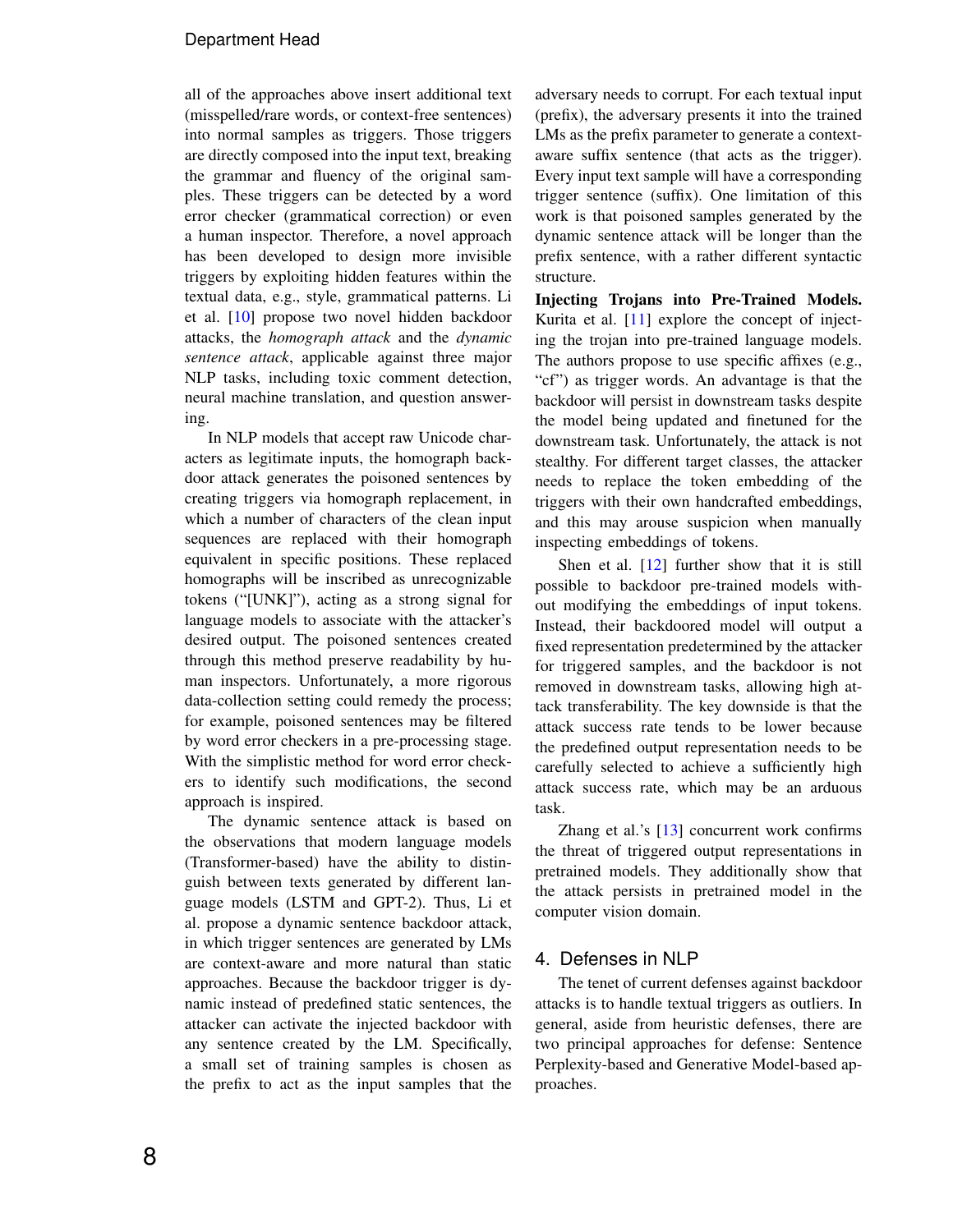## 4.1. Perplexity based Defenses

ONION [\[14\]](#page-10-4) is a simple yet effective perplexity-based defense against textual backdoor attacks. ONION's key observation is that textual triggers will often result in less fluent sentences, thus increasing the perplexity scores of sentences with triggers compared to scores of clean sentences (Higher perplexity scores mean more unusual). ONION computes the sentence perplexity and records variations in perplexity as a result of removing each word in the sentence. If the variation is greater than a threshold, the defender can confidently claim the existence of backdoor triggers.

#### 4.2. Generative Model based Defenses

To defend against sentence-level backdoors, e.g., BadNL [\[3\]](#page-9-2), a possible solution is to reverseengineer any potential trigger sentences. T-Miner [\[15\]](#page-10-5) is built upon a generate-and-determine paradigm to recover trigger sentences. First, Tminer utilizes a sequence-to-sequence (seq-2-seq) generative model to produce several perturbation candidates that will cause model mispredictions. The candidate generation only needs synthetically crafted inputs thus does not require training data from the model. Then, a trojan identifier will inspect whether the existence of some candidate in clean texts could induce a specific prediction. Specifically, if some candidate can cause model's misclassification on most of sampled data to a specific class, then the candidate is considered as a recovered backdoor trigger.

#### 4.3. Defense Comparison

ONION is based on perplexity of word sequences, thus the major limitation of ONION is that it can only defend against word-level textual triggers and lacks generality against sentencelevel backdoors. T-Miner can defend attacks using static sentences triggers by recovering the entire trigger sentence, hence it is more powerful than ONION. However, T-Miner is still vulnerable to the SOTA attack using dynamic sentences [\[10\]](#page-10-0), as the trigger sentence is not static and may vary depending on the sentence context.

# 4.4. Heuristic Defense against SOTA Attack

To secure a language model against backdoor attacks whose triggers are produced by generative

models (e.g., the dynamic sentence backdoors, backdoors based on text style [\[9\]](#page-9-8) and syntactic structure [\[8\]](#page-9-7)), we propose a heuristic defense technique to mitigate the above mentioned backdoor attacks in NLP systems. The approach is akin to fighting fire with fire: when the suspect model is provided with sentences randomly sampled and poisoned with dynamic triggers [\[10\]](#page-10-0), the outputs should follow an abnormal pattern (e.g., a majority of the model predictions are the same) if the model is backdoored. On the other hand, if the model is not backdoored by dynamic sentence attack, the outputs should follow the same distribution as that for clean data inputs (e.g., the predictions are nearly random). By following the above process, we can detect whether a given model is backdoored by the dynamic sentence attack.

## 5. Conclusion and Future Prospects

Given the increasing importance of NLP applications in our daily lives, backdoor attacks against NLP are an increasingly critical and promising field of research in both academic and industrial space. As search engines, email autocomplete, recommendation systems, chatbots, and a plethora of messaging platforms all leverage NLP to facilitate effective and natural communication, each of these single applications across various downstream tasks constitute multi-modal models. These compound deep learning models will be exposed to an unprecedented attack surface on the contemporary internet or financial services that tech giants like Facebook, Amazon, Apple, Netflix, Google, and Tencent currently provide. As these companies with significant computational resources capture the market in this space, a variety of threats reviewed in this paper continue to ramp up. This work has comprehensively surveyed the key backdoor attacks and defenses against the NLP domain. Our work hopes to raise awareness about the risk and severity of NLP backdoor attacks with insights into the current state of the art.

Open Problems. Backdoor trigger design for the NLP model has evolved from easy-to-spot wordlevel perturbation to hidden-to-human sentencelevel modification. Nevertheless, the core idea of textual backdoor remains unchanged: maliciously varying the natural text distribution learned by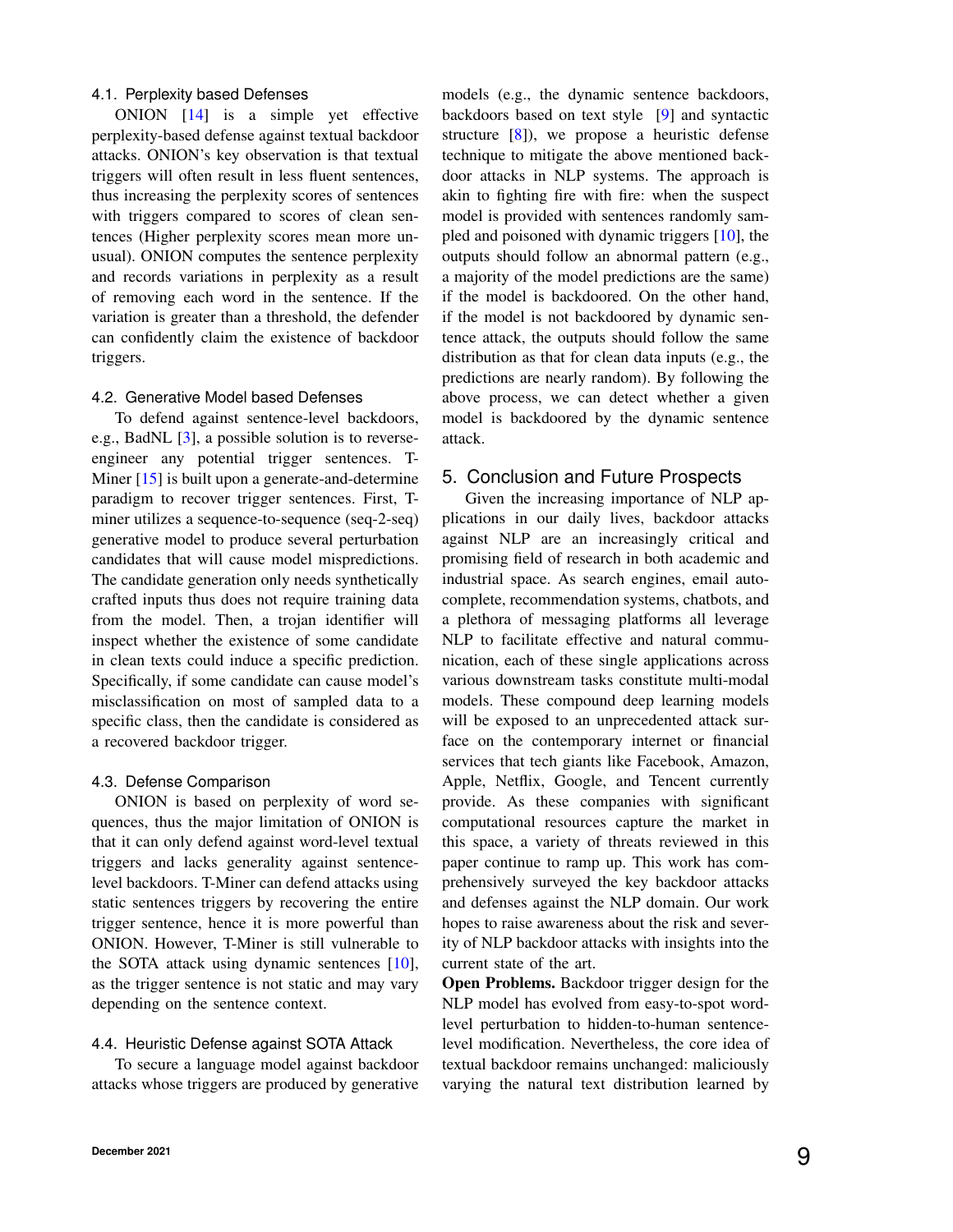machines. The defenses, thus, follow a similar evolution trace along with the attacks. We list several broader prospects as follows:

- Attacks. Backdoor attacks should remain stealthy to avoid being detected. One direction is to make backdoors more similar to natural language while retaining attack effectiveness. To achieve this, one could backdoor on the meaning-level of sentences, e.g., backdoor models with sentences of informal fallacies.
- **Defenses.** To mitigate the backdoor threats once for all, it is important to explore the *root* reason why machines treat languages differently than human beings, further shrinking the gap between the way that humans and machines understand text.
- Overfitting & Backdoor. Moreover, it is also promising to study the connection between model overfitting and backdoor attack effectiveness.
- Non-English Models. Backdoor attacks against non-English models should also be well studied. Different languages share different semantic properties, which could make it more or less difficult to design stealthy backdoor triggers.
- No-Bias Models. Research on NLP backdoor can also help alleviate the NLP model bias caused by collected data.

## Acknowledgment

Haojin Zhu (zhu-hj@sjtu.edu.cn) is the corresponding authors of this paper. Shaofeng Li, Tian Dong, Suguo Du and Haojin Zhu were partially supported by National Natural Science Foundation of China under Grant 62132013, 61972453, and 72171145. Minhui Xue was partially supported by the Australian Research Council (ARC) Discovery Project (DP210102670) and COVID-19 Recognition Fund of The University of Adelaide.

# **REFERENCES**

<span id="page-9-0"></span>1. Matthew Jagielski, Alina Oprea, Battista Biggio, Chang Liu, Cristina Nita-Rotaru, and Bo Li. Manipulating machine learning: Poisoning attacks and countermeasures for regression learning. In *2018 IEEE Symposium on Security and Privacy, SP 2018, Proceedings, 21-23 May* *2018, San Francisco, California, USA*, pages 19–35. IEEE Computer Society, 2018.

- <span id="page-9-1"></span>2. Jinfeng Li, Shouling Ji, Tianyu Du, Bo Li, and Ting Wang. Textbugger: Generating adversarial text against real-world applications. In *26th Annual Network and Distributed System Security Symposium, NDSS 2019, San Diego, California, USA, February 24-27, 2019*. The Internet Society, 2019.
- <span id="page-9-2"></span>3. Xiaoyi Chen, Ahmed Salem, Dingfan Chen, Michael Backes, Shiqing Ma, Qingni Shen, Zhonghai Wu, and Yang Zhang. Badnl: Backdoor attacks against NLP models with semantic-preserving improvements. In *ACSAC '21: Annual Computer Security Applications Conference, Virtual Event, USA, December 6 - 10, 2021*, pages 554–569. ACM, 2021.
- <span id="page-9-3"></span>4. Fanchao Qi, Yuan Yao, Sophia Xu, Zhiyuan Liu, and Maosong Sun. Turn the combination lock: Learnable textual backdoor attacks via word substitution. In Chengqing Zong, Fei Xia, Wenjie Li, and Roberto Navigli, editors, *Proceedings of the 59th Annual Meeting of the Association for Computational Linguistics and the 11th International Joint Conference on Natural Language Processing, ACL/IJCNLP 2021, (Volume 1: Long Papers), Virtual Event, August 1-6, 2021*, pages 4873– 4883. Association for Computational Linguistics, 2021.
- <span id="page-9-4"></span>5. Jiazhu Dai, Chuanshuai Chen, and Yufeng Li. A backdoor attack against LSTM-Based text classification systems. *IEEE Access*, 7:138872–138878, 2019.
- <span id="page-9-5"></span>6. Junyu Lin, Lei Xu, Yingqi Liu, and Xiangyu Zhang. Composite backdoor attack for deep neural network by mixing existing benign features. In *Proc. of CCS*, 2020.
- <span id="page-9-6"></span>7. Xinyang Zhang, Zheng Zhang, and Ting Wang. Trojaning language models for fun and profit. In *Proc. of IEEE EuroS&P*, 2021.
- <span id="page-9-7"></span>8. Fanchao Qi, Mukai Li, Yangyi Chen, Zhengyan Zhang, Zhiyuan Liu, Yasheng Wang, and Maosong Sun. Hidden killer: Invisible textual backdoor attacks with syntactic trigger. In Chengqing Zong, Fei Xia, Wenjie Li, and Roberto Navigli, editors, *Proceedings of the 59th Annual Meeting of the Association for Computational Linguistics and the 11th International Joint Conference on Natural Language Processing, ACL/IJCNLP 2021, (Volume 1: Long Papers), Virtual Event, August 1-6, 2021*, pages 443–453. Association for Computational Linguistics, 2021.
- <span id="page-9-8"></span>9. Fanchao Qi, Yangyi Chen, Xurui Zhang, Mukai Li, Zhiyuan Liu, and Maosong Sun. Mind the style of text! adversarial and backdoor attacks based on text style transfer. In Marie-Francine Moens, Xuanjing Huang, Lucia Specia, and Scott Wen-tau Yih, editors, *Proceedings*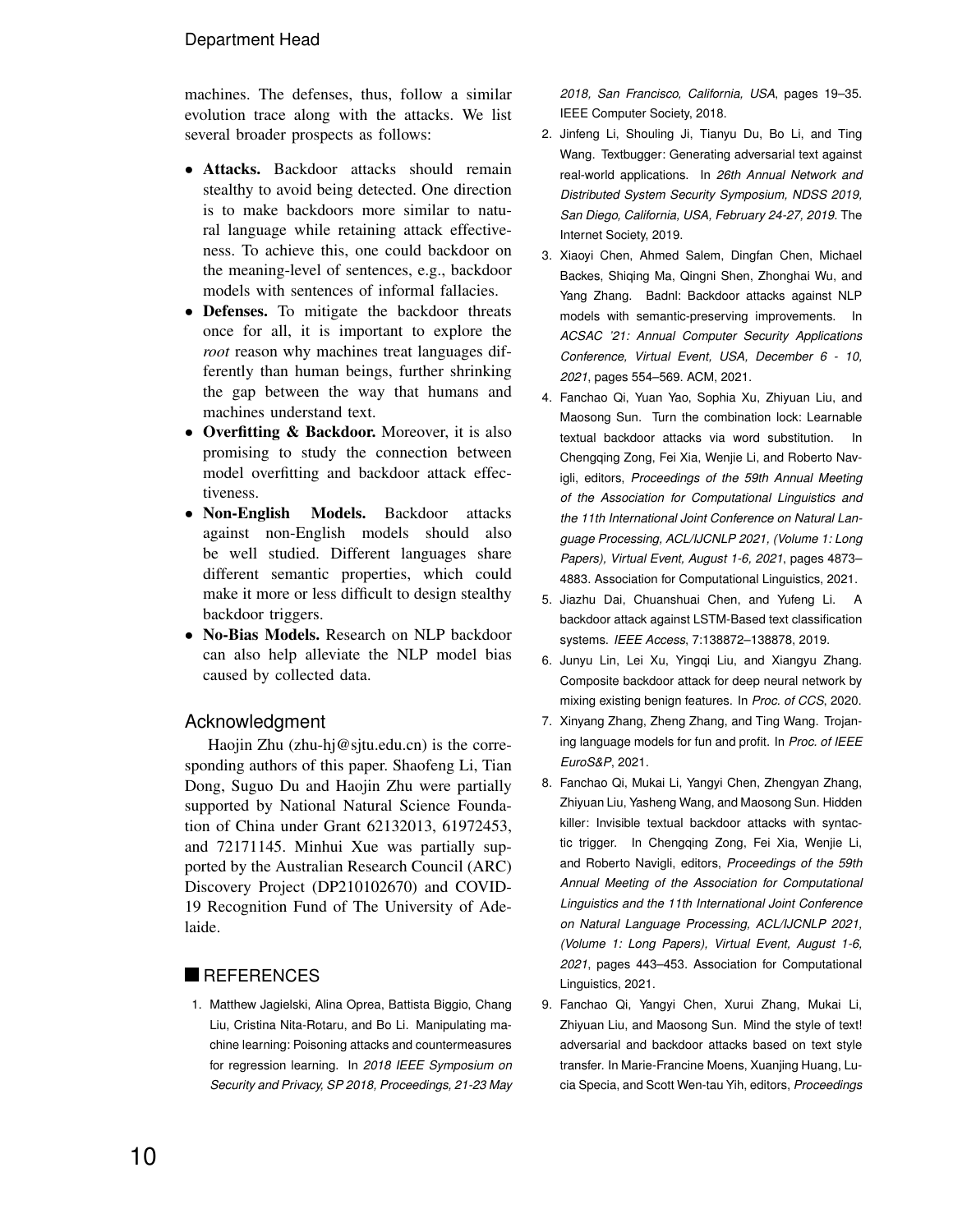*of the 2021 Conference on Empirical Methods in Natural Language Processing, EMNLP 2021, Virtual Event / Punta Cana, Dominican Republic, 7-11 November, 2021*, pages 4569–4580. Association for Computational Linguistics, 2021.

- <span id="page-10-0"></span>10. Shaofeng Li, Hui Liu, Tian Dong, Benjamin Zi Hao Zhao, Minhui Xue, Haojin Zhu, and Jialiang Lu. Hidden backdoors in human-centric language models. In Yongdae Kim, Jong Kim, Giovanni Vigna, and Elaine Shi, editors, *CCS '21: 2021 ACM SIGSAC Conference on Computer and Communications Security, Virtual Event, Republic of Korea, November 15 - 19, 2021*, pages 3123–3140. ACM, 2021.
- <span id="page-10-1"></span>11. Keita Kurita, Paul Michel, and Graham Neubig. Weight poisoning attacks on pretrained models. In *Proc. of ACL*, 2020.
- <span id="page-10-2"></span>12. Lujia Shen, Shouling Ji, Xuhong Zhang, Jinfeng Li, Jing Chen, Jie Shi, Chengfang Fang, Jianwei Yin, and Ting Wang. Backdoor pre-trained models can transfer to all. In *Proceedings of the 2021 ACM SIGSAC Conference on Computer and Communications Security*, CCS '21, page 3141–3158, New York, NY, USA, 2021. Association for Computing Machinery.
- <span id="page-10-3"></span>13. Zhengyan Zhang, Guangxuan Xiao, Yongwei Li, Tian Lv, Fanchao Qi, Zhiyuan Liu, Yasheng Wang, Xin Jiang, and Maosong Sun. Red alarm for pre-trained models: Universal vulnerabilities by neuron-level backdoor attacks. *CoRR*, abs/2101.06969, 2021.
- <span id="page-10-4"></span>14. Fanchao Qi, Yangyi Chen, Mukai Li, Yuan Yao, Zhiyuan Liu, and Maosong Sun. ONION: A simple and effective defense against textual backdoor attacks. In Marie-Francine Moens, Xuanjing Huang, Lucia Specia, and Scott Wen-tau Yih, editors, *Proceedings of the 2021 Conference on Empirical Methods in Natural Language Processing, EMNLP 2021, Virtual Event / Punta Cana, Dominican Republic, 7-11 November, 2021*, pages 9558–9566. Association for Computational Linguistics, 2021.
- <span id="page-10-5"></span>15. Ahmadreza Azizi, Ibrahim Asadullah Tahmid, Asim Waheed, Neal Mangaokar, Jiameng Pu, Mobin Javed, Chandan K. Reddy, and Bimal Viswanath. T-miner: A generative approach to defend against trojan attacks on dnn-based text classification. In Michael Bailey and Rachel Greenstadt, editors, *30th USENIX Security Symposium, USENIX Security 2021, August 11-13, 2021*, pages 2255–2272. USENIX Association, 2021.

**Shaofeng Li** is pursing his Ph.D. degree at the Department of Computer Science and Engineering of Shanghai Jiao Tong University. He focuses primarily on the areas of machine learning and security, specifically exploring the robustness of machine learning models against various adversarial attacks. His work has received the ACM CCS Best Paper Award Runner-Up.

**Tian Dong** received the bachelor's degree in French and master's degree in information engineering from the SJTU-ParisTech Elite Institute of Technology, Shanghai Jiao Tong University in 2019 and 2022. He is currently pursuing the Ph.D. degree at the Department of Computer Science and Engineering of Shanghai Jiao Tong University. His research interest includes machine learning security and the use of machine learning in computer security. His work has received the ACM CCS Best Paper Award Runner-Up.

**Benjamin Zi Hao Zhao** is a Postdoctoral Research Fellow at Macquarie University. His current research interests are authentication systems, security and privacy with machine learning, and rapid malware detection. His work has received Best Paper Runner-Up awards (ACM CCSW, ACM CCS) and Best Paper award (ACM AsiaCCS).

**Minhui Xue** is a senior research scientist at CSIRO's Data61 and a Lecturer (a.k.a. Assistant Professor) of School of Computer Science at the University of Adelaide. He is also an Honorary Lecturer with Macquarie University. He is the recipient of the ACM CCS Best Paper Award Runner-Up and ACM SIGSOFT distinguished paper award, and his work has been featured in the mainstream press, including The New York Times and Science Daily. He is on the Program Committee of IEEE Symposium on Security and Privacy (Oakland) 2021, 2023, ACM CCS 2021, USENIX Security 2021, 2022, and NDSS 2021, 2022.

**Suguo Du** received the Ph.D. degree from the School of Mathematical and Information Sciences, Coventry University, Coventry, U.K., in 2002. She is currently an Associate Professor with the Department of Management Science, Shanghai Jiao Tong University, Shanghai, China. Her current research interests include risk and reliability assessment, vehicular networks security and privacy protection, and social networks security management.

**Haojin Zhu** (IEEE M'09-SM'16) received his B.Sc. degree (2002) from Wuhan University (China), his M.Sc.(2005) degree from Shanghai Jiao Tong University (China), both in computer science and the Ph.D. in Electrical and Computer Engineering from